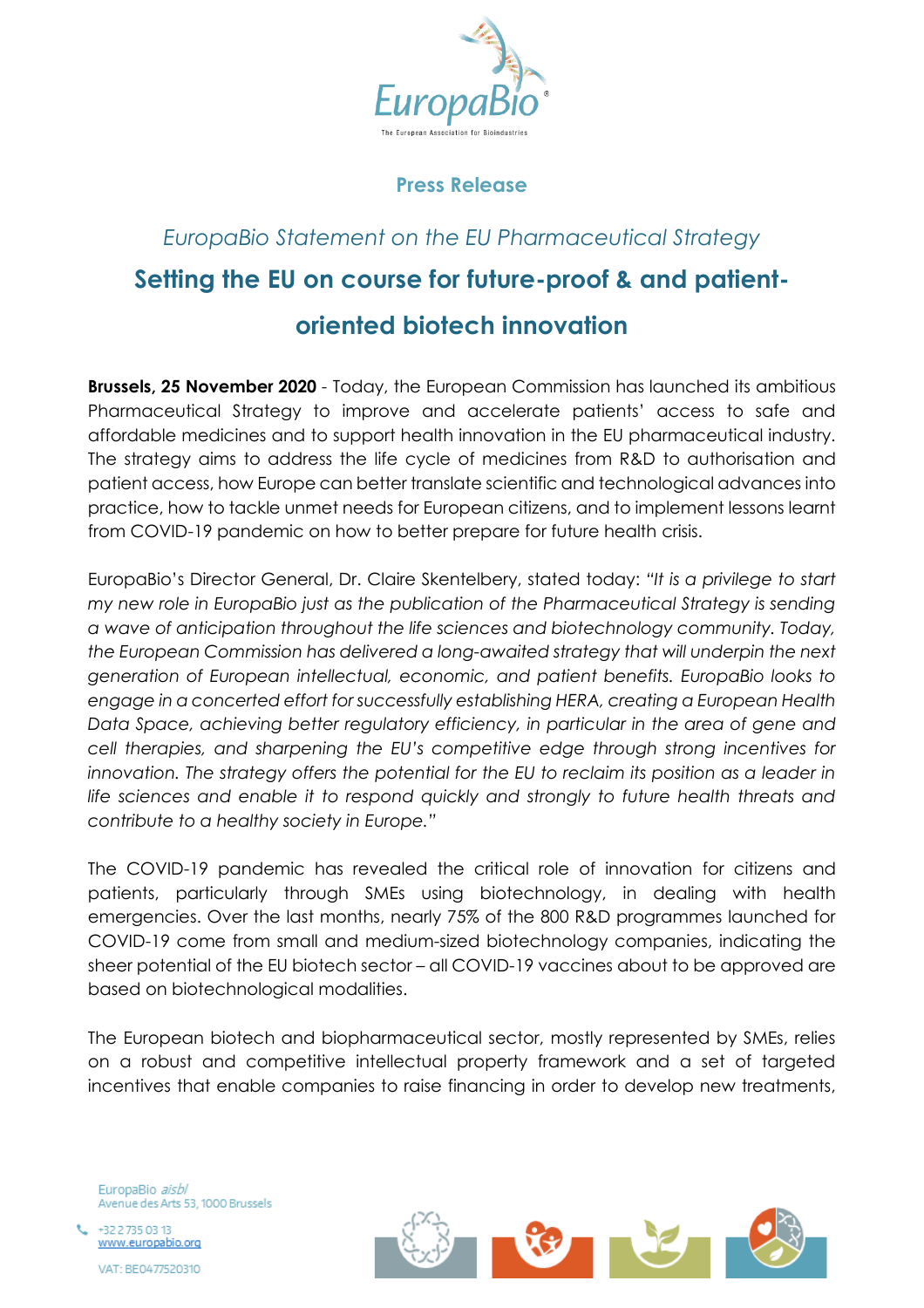even with the prospect of remaining unprofitable for years. It is thanks to this set of incentives that Europe has retained its ability to be a source of cutting-edge innovation along with the US, Japan and increasingly China.

Commenting on the Commission's vision for market incentives, Dr. Skentelbery added: "*We would like to invite the European Commission to assess possible refinements of this framework against their potential impact on the rate of innovation and on EU's standing against global competitors. We should remember that the highly novel medicines and vaccines developed today, and in the future, heavily rely on these incentives, and access is always preceded by high-risk innovation."*

The creation of an EU Health Emergency Authority (HERA) is a unique opportunity to create new R& D approaches to which EuropaBio is eager to contribute.

In terms of initiatives around regulatory efficiency, Dr. Skentelbery commented: *"We welcome the Commission's plan to streamline the application of GMO requirements for the conduct of clinical trials with life-transforming gene therapies and strongly recommend that a full exemption scheme is considered."*

Improved regulatory convergence and global harmonisation in international standards, as well as a more supportive approach to innovative clinical trial designs, combined with sound and simpler regulatory approval processes, will help to achieve enhanced EU life science and biotech competitiveness.

The acceleration of a European Health Data Space, assuring timely access to standardised data sets and streamlined GDPR implementation across the EU, would enhance data use for cross-border scientific collaboration in the vibrant life sciences and biotechnology innovation ecosystem. High-quality Real-World Evidence and Artificial Intelligence must be harnessed as part of the planned EU Health Data Space.

Dr. Skentelbery continued to underline: *"We expect a holistic strategic approach supporting a long-term vision and increased investment for Europe's effective world-class life sciences and biotechnology innovation ecosystem. This is a sine qua non for achieving a healthy future of the EU citizens and economy."*

EuropaBio looks forward to working closely with the European institutions to ensure the Pharmaceutical Strategy delivers for European patients and establishes a framework that enables a successful life sciences sector for the medium to long-term.

#### **ENDS**

EuropaBio aisbl Avenue des Arts 53, 1000 Brussels

+32 2 735 03 13 www.europabio.org VAT: BE0477520310